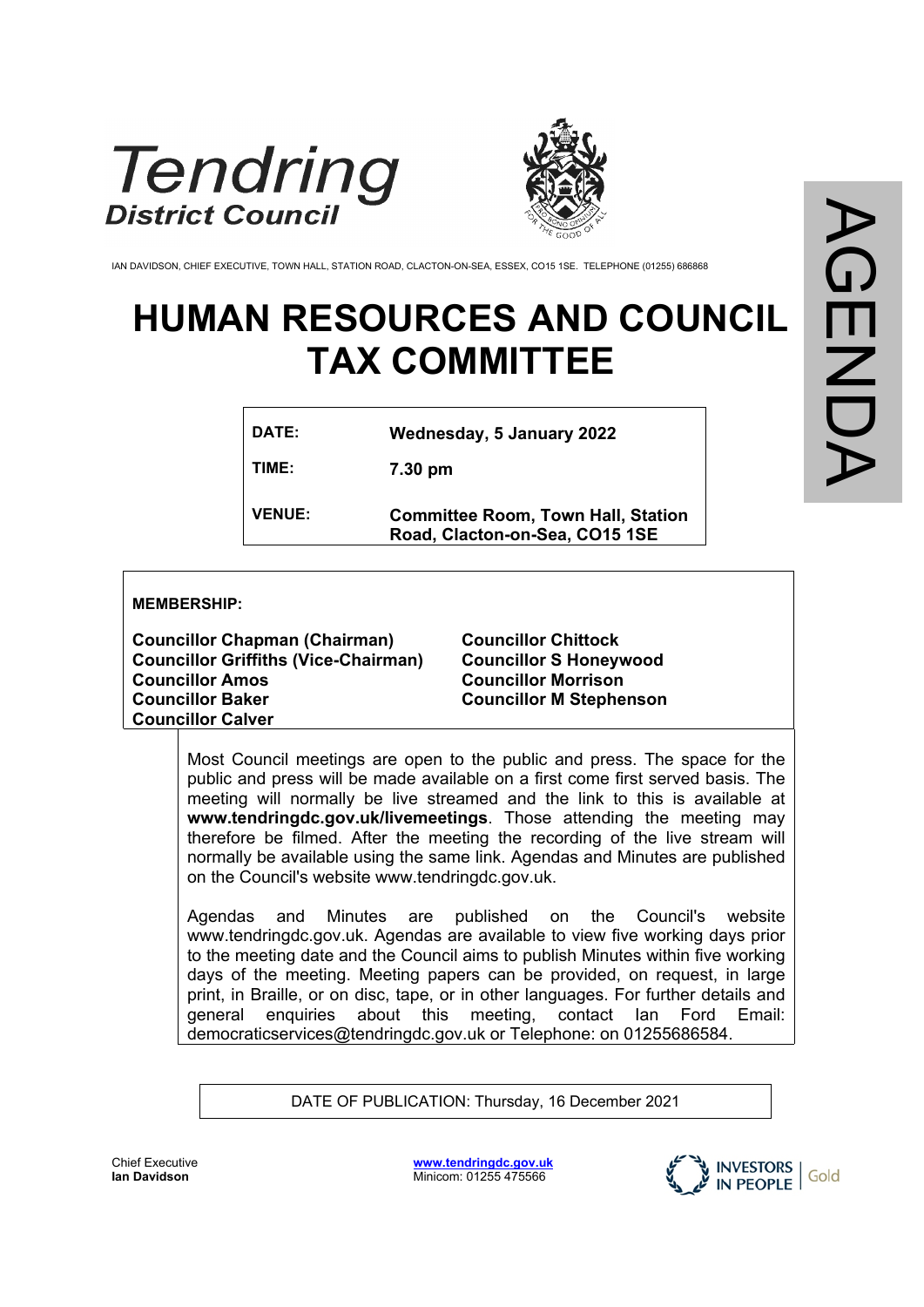## **1 Apologies for Absence and Substitutions**

The Committee is asked to note any apologies for absence and substitutions received from Members.

## **2 Minutes of the Last Meeting (Pages 1 - 6)**

To confirm and sign as a correct record, the minutes of the last meeting of the Committee, held on Wednesday 20 October 2021.

## **3 Declarations of Interest**

Councillors are invited to declare any Disclosable Pecuniary Interests or Personal Interest, and the nature of it, in relation to any item on the agenda.

## **4 Questions on Notice pursuant to Council Procedure Rule 38**

Subject to providing two working days' notice, a Member of the Committee may ask the Chairman of the Committee a question on any matter in relation to which the Council has powers or duties which affect the Tendring District **and** which falls within the terms of reference of the Committee.

## **5 Joint Report of the Deputy Chief Executive and the Assistant Director (Partnerships) - A.1 - Change to the Terms and Conditions of the Post of Chief Executive (Pages 7 - 10)**

To enable the Human Resources and Council Tax Committee to recommend a change in the Terms and Conditions of the current Chief Executive post holder by reducing the hours of employment from 37 to 27.75 hours per week (a reduction of 25%). Approval for this change has to be formally agreed by Full Council.

### **6 Report of Assistant Director (Partnerships) - A.2 - Pay Policy Statement 2022/23 (Pages 11 - 24)**

To present the Pay Policy Statement for 2022/23.

## **7 Exclusion of Press and Public**

The Committee is asked to consider passing the following resolution:-

"That under Section 100A(4) of the Local Government Act 1972, the press and public be excluded from the meeting during consideration of Agenda Item 8 on the grounds that it involves the likely disclosure of exempt information as defined in paragraphs 2, 3 and 4 of Part 1 of Schedule 12A, as amended, of the Act."

### **8 Exempt Minute of the Meeting of the Human Resources & Council Tax Committee held on Wednesday 20 October 2021 (Pages 25 - 26)**

The Committee is asked to approve, as a correct record, the exempt minute of the meeting of the Human Resources & Council Tax Committee held on Wednesday 20 October 2021.